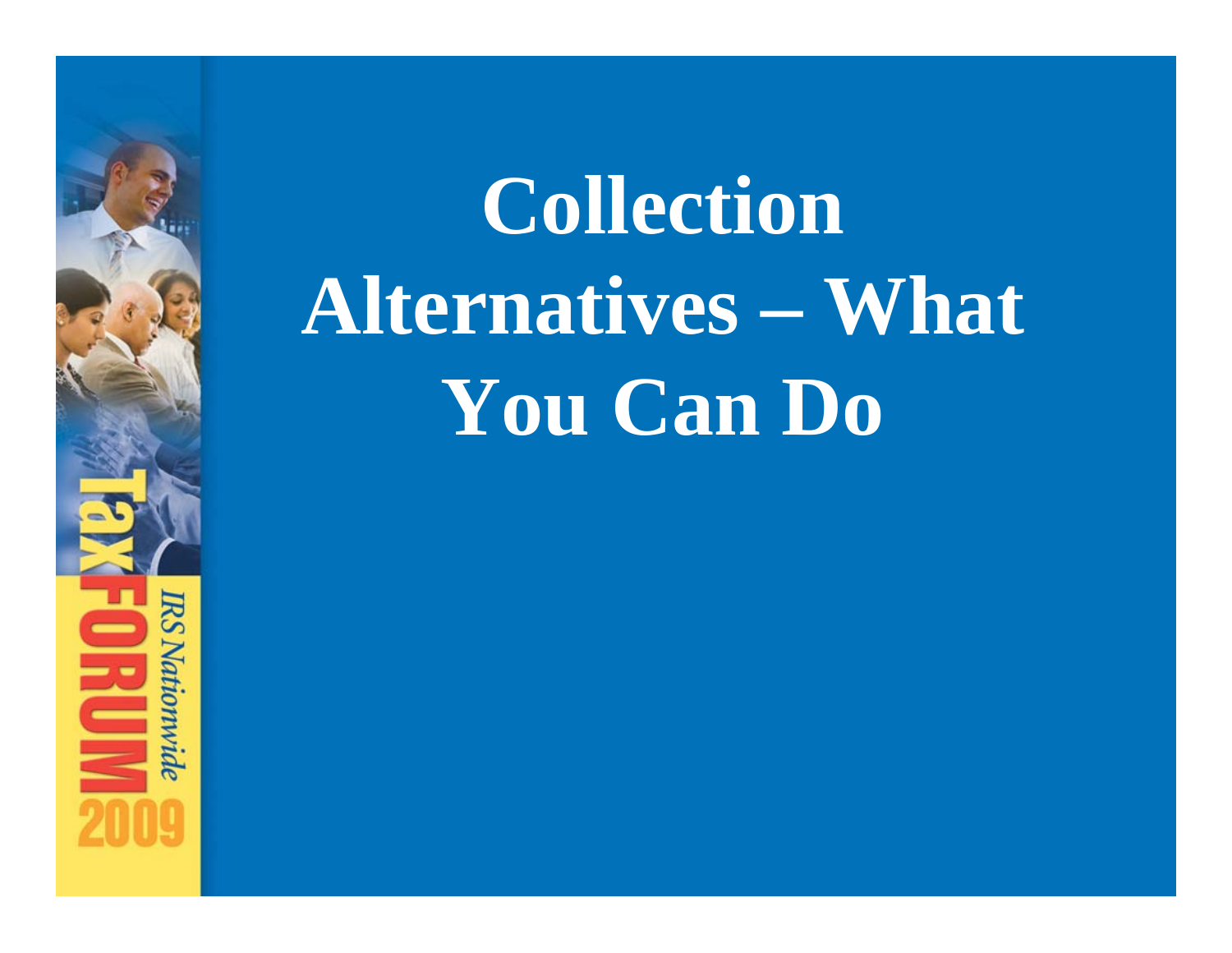#### Collection Process

- Three Stages of the Collection Process
- Statutory Period of Assessment for Collection
- Collection Due Process

Nationvide

Ĕ

• Collection Appeal Program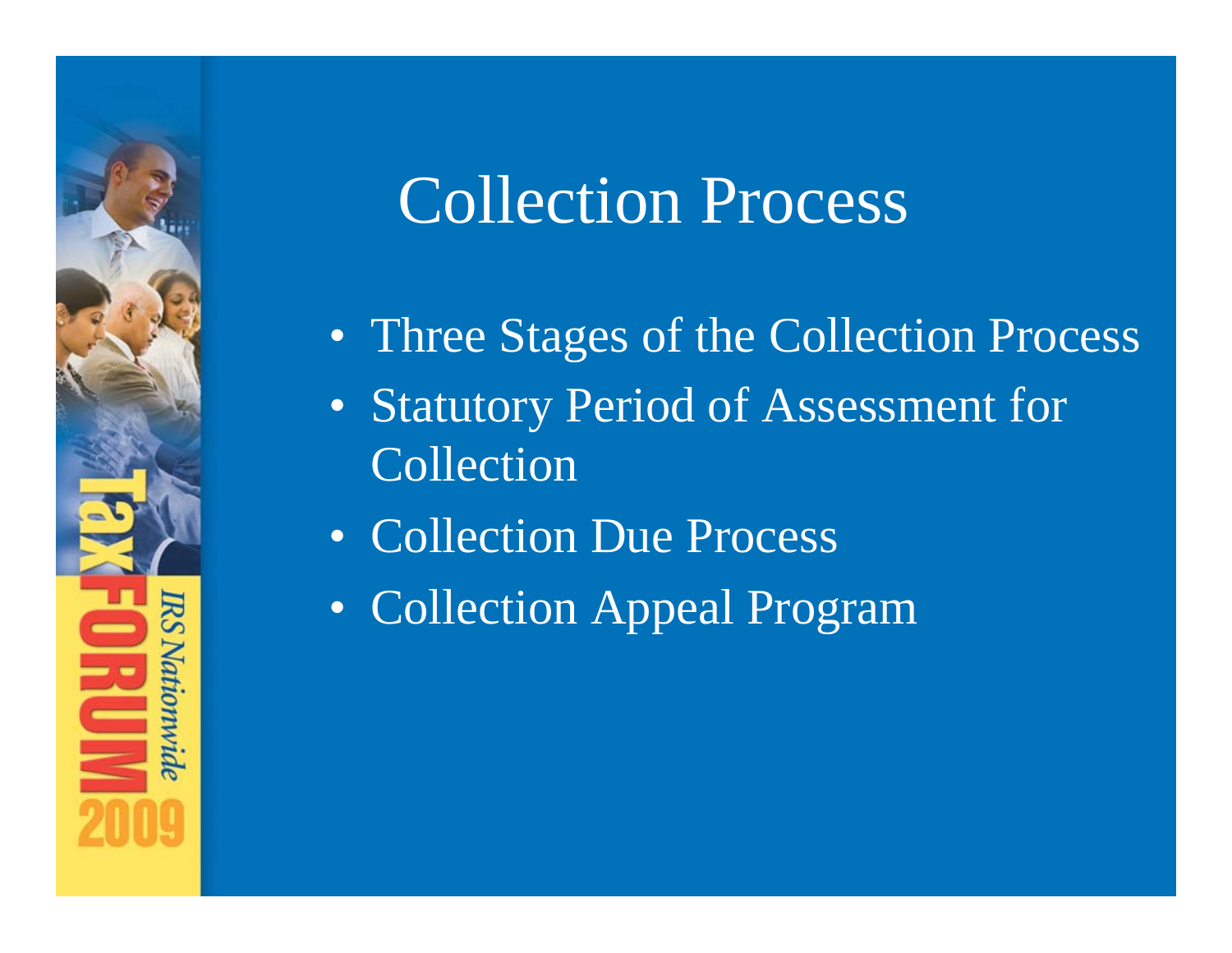"What if I Don't Do Anything?"

• Enforcement Actions

– Levies on wages, salary, and other income

– Notice of federal tax lien

– Seizure and sale of assets

– Suits by the IRS

**IRS Nationwide** 

E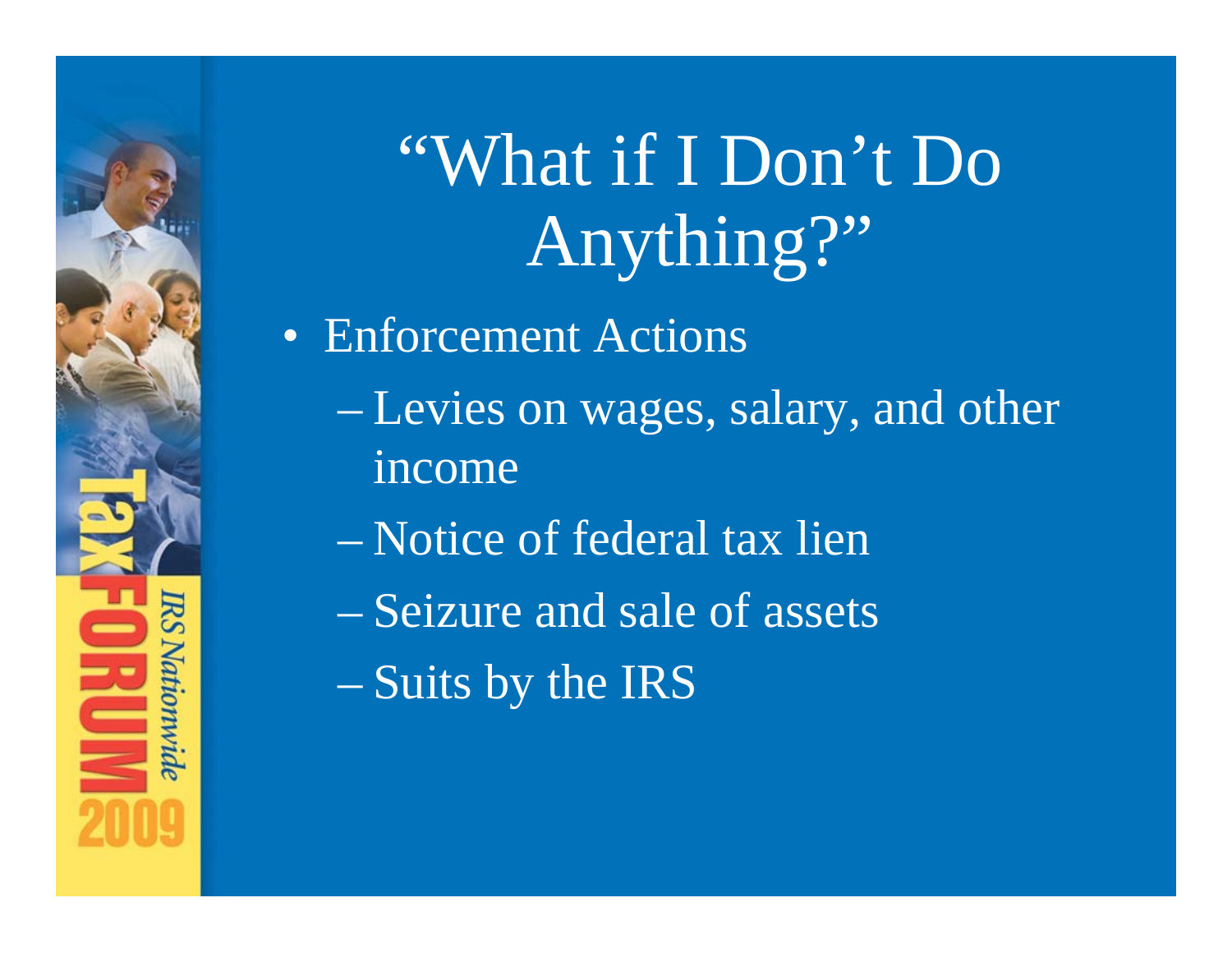#### "But What If I Can't Pay in Full?"

• Collection Alternatives – Extension of Time to Pay – Installment Agreement – Offer in Compromise – Currently not Collectible

Matoutor

E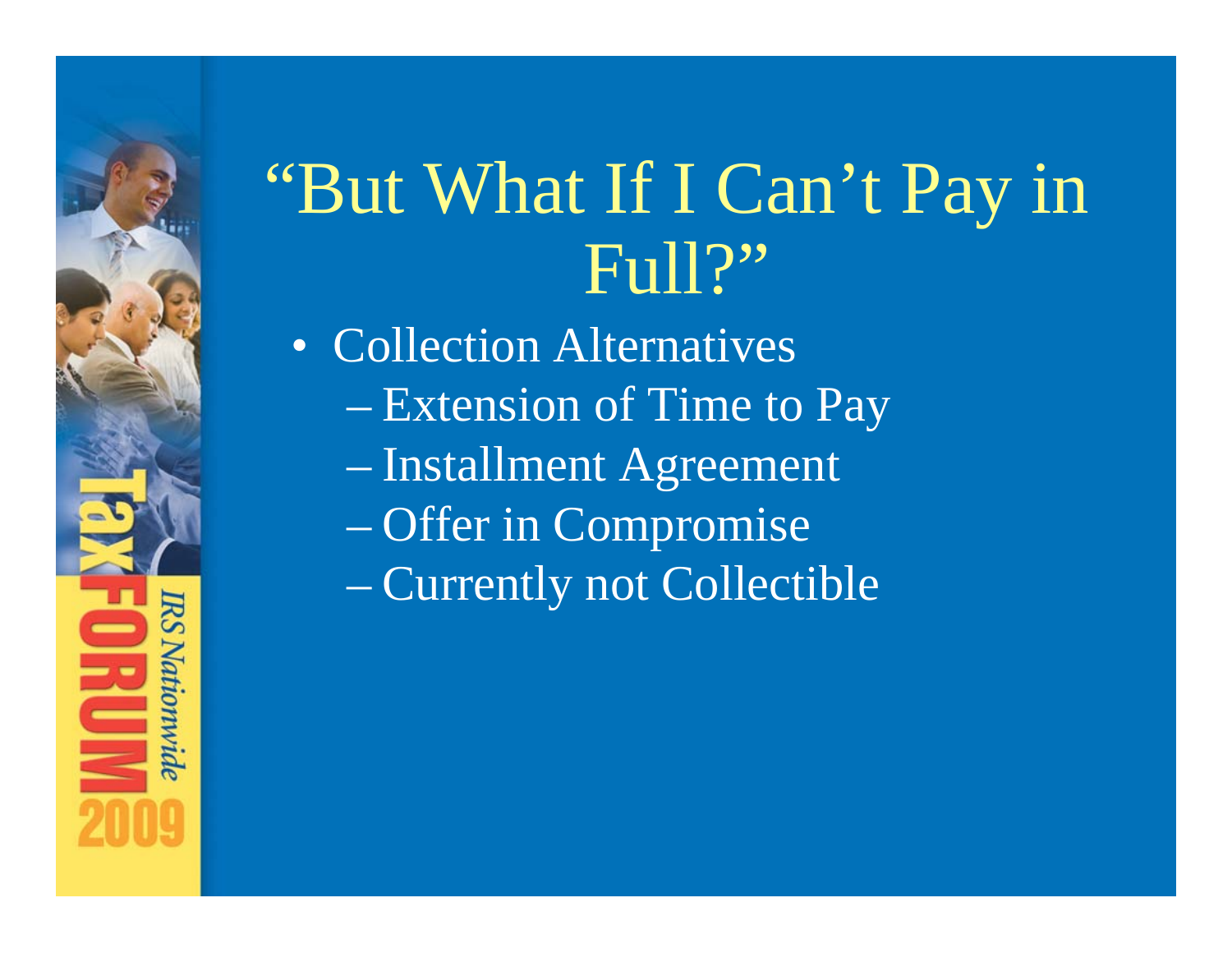#### "How Does the IRS Determine What I Can Pay?"

- Allowable Living Expenses (ALE) – National Standards
	- Local Standards

Nationwide<br>Nationwide

Ĕ

- Housing and Utilities
- Transportation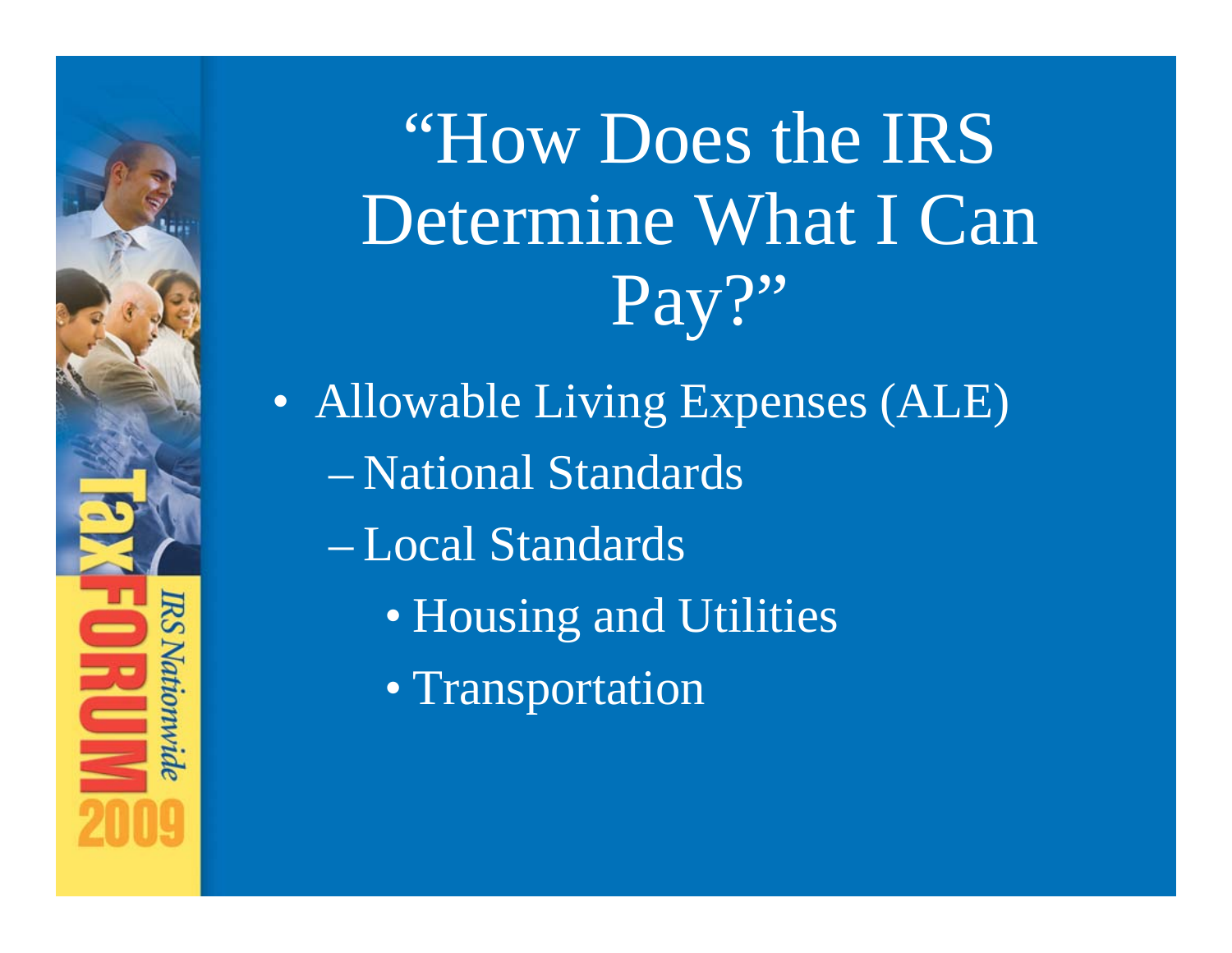#### Installment Agreements

- Guaranteed (less than \$10K)
- Streamlined (less than \$25K)
	- Types: Direct Debit, Payroll Deduction, or Regular
- Partial Payment Installment Agreement
- User Fees

Nationwide

É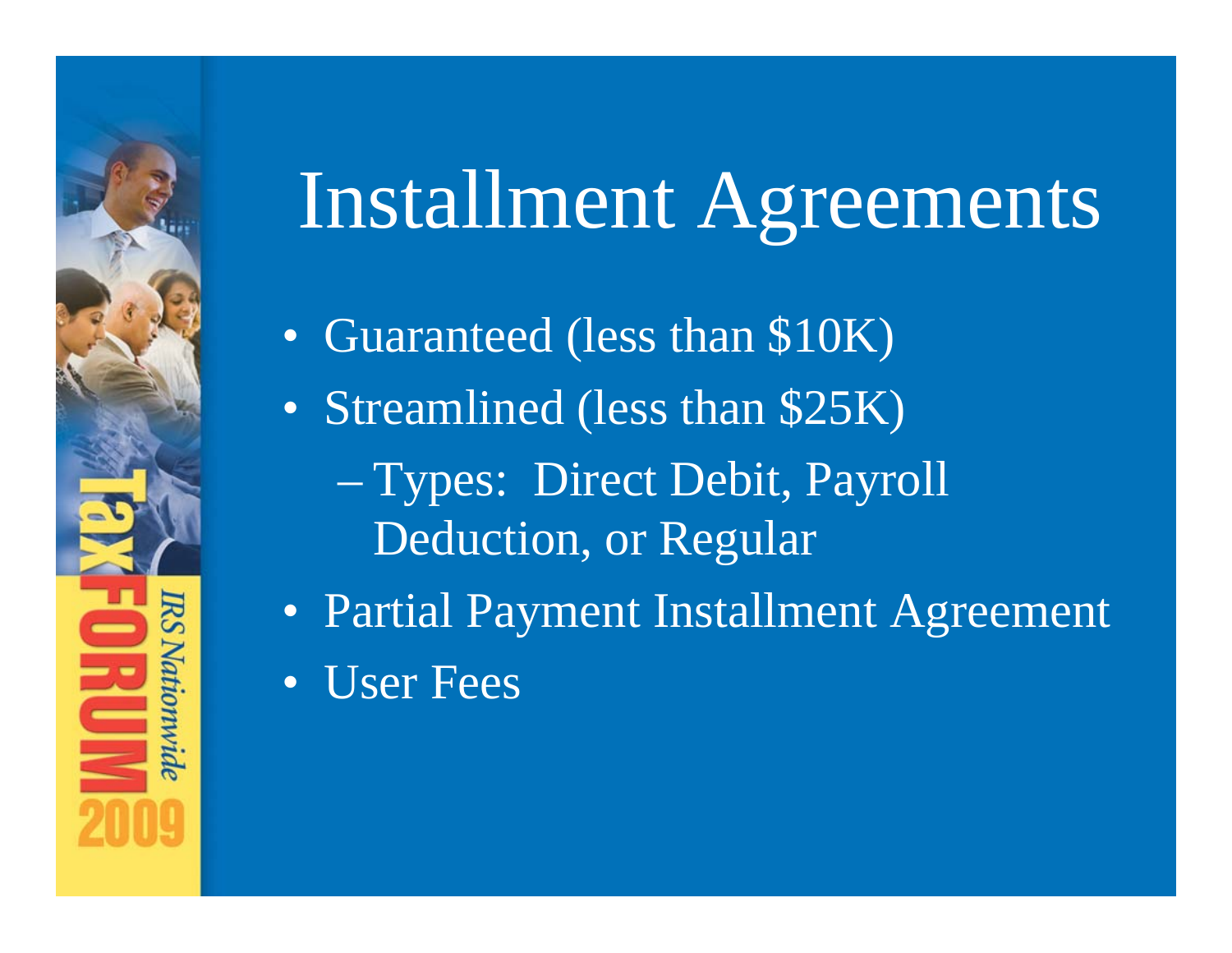## Offer in Compromise

• Types of Offers

Nationwide

E

– Doubt as to Collectibility

– Doubt as to Liability

– Effective Tax Administration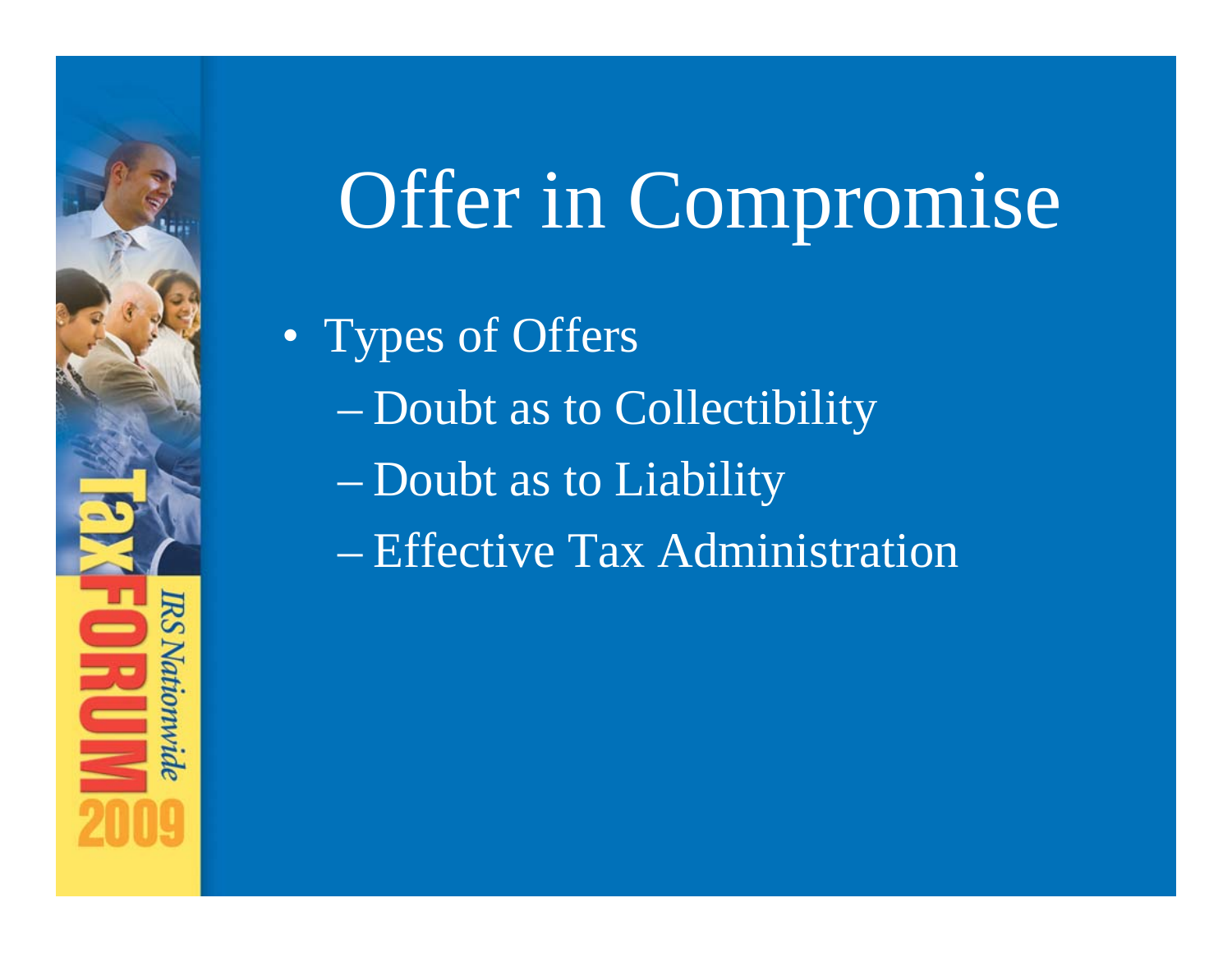### Offer in Compromise (cont.)

#### • Terms:

Nationwide

É

- Lump sum (cash) 5 payments or less
- Short-Term Periodic 24 months or less
- Deferred Periodic Payment length of time remaining on statutory period of assessment for collection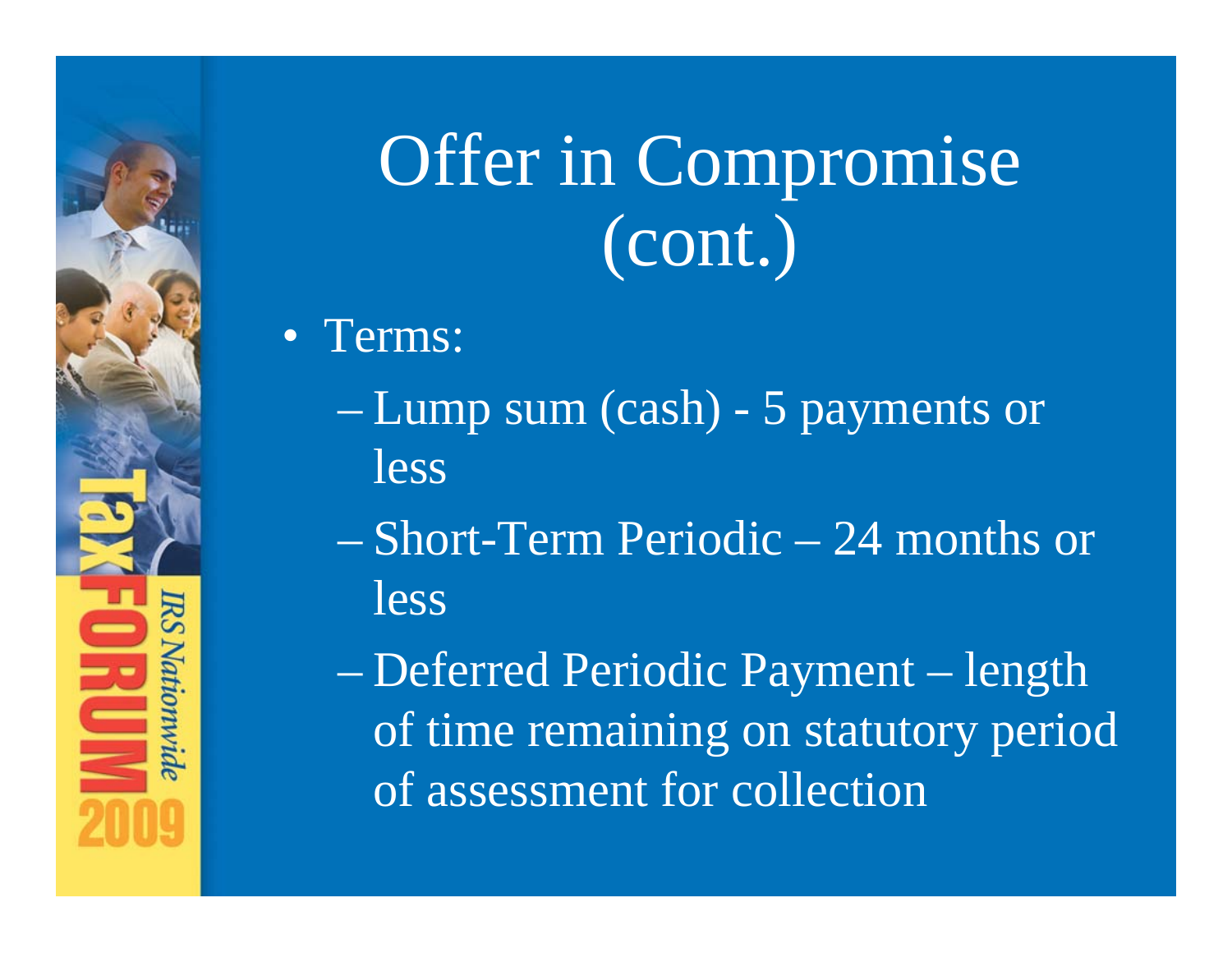#### Offer in Compromise (cont.)

- Forms and required payments
- Investigative process

Nationwid

Ê

- Reasonable Collection Potential
- Determination (return, rejection, withdrawal, termination, or acceptance)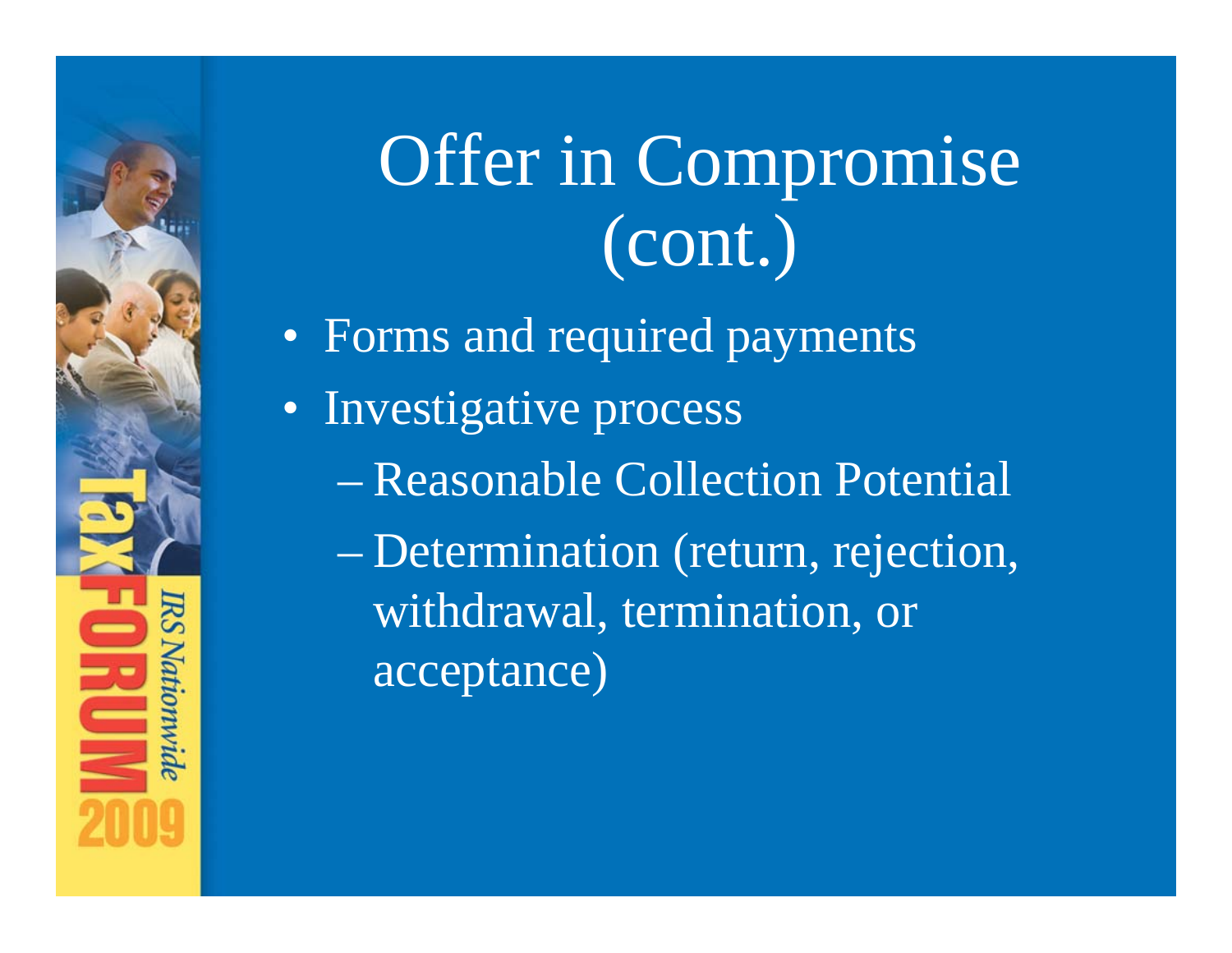#### Currently Not Collectible (CNC)

• Types of CNC

promoth

E

- Financial Analysis (use of ALE)
- Provisions of CNC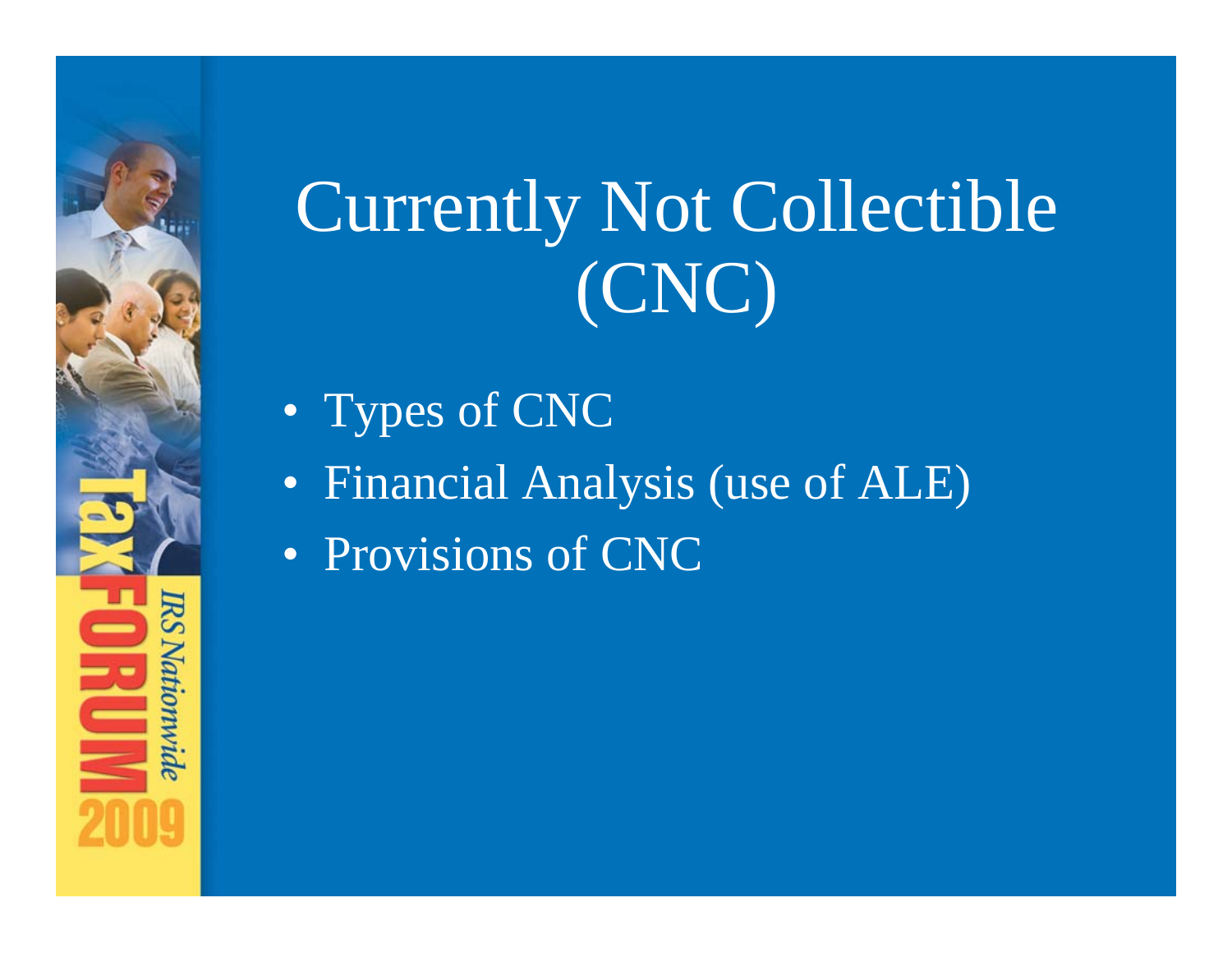#### Role of Taxpayer Advocate Service (TAS)

You may be eligible for TAS assistance if you:

- Are experiencing economic harm or significant cost,
- Have experienced a delay of more than 30 days to resolve your tax issue, or
- Have had no response or resolution to your problem by the date that was promised by the IRS.

Nationwide

**Z**